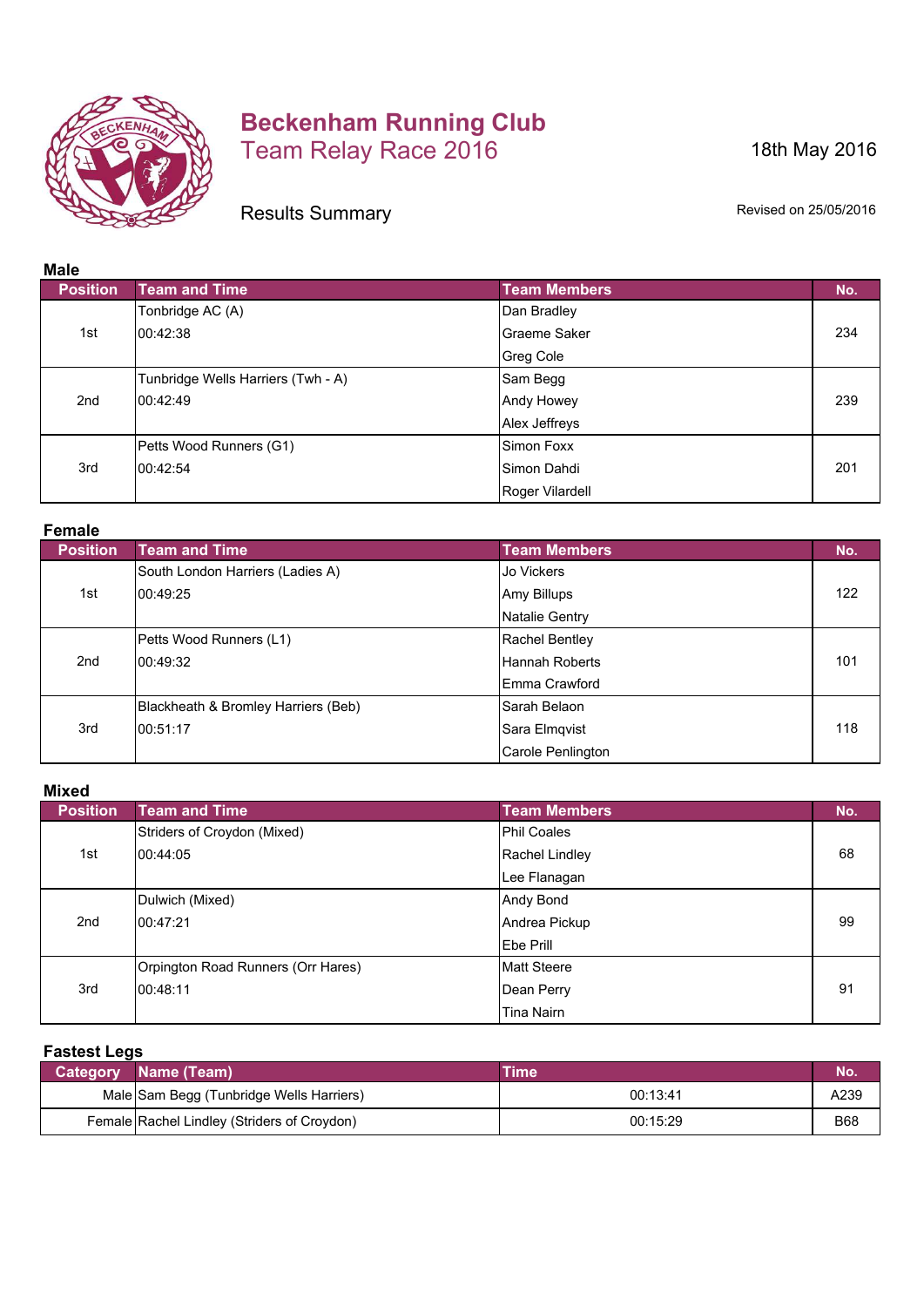

## **Beckenham Running Club** Team Relay Race 2016

## Full Results

18th May 2016

Revised on 25/05/2016

| <b>Position</b> | <b>Team Name</b>                                     | Team No. | <b>Category</b> | <b>Runner A</b>           | Runner B                     | Runner C                      | <b>Time</b> |
|-----------------|------------------------------------------------------|----------|-----------------|---------------------------|------------------------------|-------------------------------|-------------|
| 1               | Tonbridge AC (A)                                     | 234      | Mens            | Dan Bradley (15:01)       | Graeme Saker (13:35)         | Greg Cole (14:02)             | 00:42:38    |
| $\overline{2}$  | Tunbridge Wells Harriers (Twh - A)                   | 239      | Mens            | Sam Begg (13:41)          | Andy Howey (14:40)           | Alex Jeffreys (14:28)         | 00:42:49    |
| 3               | Petts Wood Runners (G1)                              | 201      | Mens            | Simon Foxx (14:22)        | Simon Dahdi (14:38)          | Roger Vilardell (13:54)       | 00:42:54    |
| 4               | Blackheath & Bromley Harriers (Junior Men)           | 230      | Mens            | Marco Arcuri (14:20)      | Alyatt Callum (15:21)        | Angus Harrington (14:08)      | 00:43:49    |
| 5               | South London Harriers (Mens A)                       | 244      | Mens            | Lyndon Meredith (15:11)   | Gareth Parr (14:44)          | Wayne Bell (14:06)            | 00:44:01    |
| 6               | Striders of Croydon (Mixed)                          | 68       | Mixed           | Phil Coales (14:12)       | Rachel Lindley (15:09)       | Lee Flanagan (14:44)          | 00:44:05    |
| $\overline{7}$  | Beckenham (Mens)                                     | 200      | Mens            | Simon Culver (14:55)      | Tom Lucas (15:15)            | Mark Lally (14:04)            | 00:44:14    |
| 8               | Croydon Harriers (A)                                 | 250      | Mens            | David White (14:03)       | Christophe Dormenval (15:30) | Jake English (14:46)          | 00:44:19    |
| 9               | Croydon Harriers (B)                                 | 251      | Mens            | Glenn Barden (15:16)      | David Brown (14:44)          | Dan Barnes (15:36)            | 00:45:36    |
| 10              | Crystal Palace Tri (Matt Finish)                     | 220      | Mens            | Matt Bridon (15:37)       | Rob Parry (14:18)            | David Vettros (15:51)         | 00:45:46    |
| 11              | Tunbridge Wells Harriers (Twh - B)                   | 240      | Mens            | Craig Chapman (14:40)     | Keith Mitchell (15:14)       | Alex Holmes (16:05)           | 00:45:59    |
| 12              | Orpington Road Runners (Orr Whippets)                | 255      | Mens            | Gavin Kitchingham (15:21) | Jason Witcombe (14:47)       | Mark Ashcroft (16:17)         | 00:46:25    |
| 13              | Striders of Croydon (Men A)                          | 211      | Mens            | Steve Starvis (15:19)     | Ali Falconer (15:21)         | Graeme Drysdale (16:05)       | 00:46:45    |
| 14              | Blackheath & Bromley Harriers (Beckenham<br>Chapter) | 223      | Mens            | Richard Byford (15:45)    | Tim Ayers (16:10)            | Chris Tuck (14:55)            | 00:46:50    |
| 15              | Crystal Palace Tri (Marked Men)                      | 218      | Mens            | Selwyn Smith (15:24)      | Mark Brown (15:39)           | Mark Thomas (16:14)           | 00:47:17    |
| 16              | Dulwich (Mixed)                                      | 99       | Mixed           | Andy Bond (14:15)         | Andrea Pickup (17:10)        | Ebe Prill (15:56)             | 00:47:21    |
| 17              | South London Harriers (Mens B)                       | 245      | Mens            | John Foss (15:24)         | Mark Cawood (15:49)          | Ross Gentry (16:14)           | 00:47:27    |
| 18              | Tonbridge AC (4)                                     | 236      | Mens            | Ben Brooks (15:23)        | Andy Wood (16:19)            | Tony Bennett (15:49)          | 00:47:31    |
| 19              | Petts Wood Runners (G2)                              | 202      | Mens            | Jonny Dixon (15:22)       | Andrew Squirrel (16:03)      | Ollie Hitch (16:17)           | 00:47:42    |
| 20              | Tunbridge Wells Harriers (Twh - D)                   | 242      | Mens            | James Sarre (15:58)       | Rob Winter (16:09)           | Saul Harris (15:59)           | 00:48:06    |
| 21              | Orpington Road Runners (Orr Hares)                   | 91       | Mixed           | Matt Steere (15:13)       | Dean Perry (16:02)           | Tina Nairn (16:56)            | 00:48:11    |
| 22              | Crystal Palace Fun Runners (Team Velocimax)          | 237      | Mens            | Stewart Dabin (15:15)     | Chris Axon (17:07)           | Tim Shakespeare (15:58)       | 00:48:20    |
| 23              | Blackheath & Bromley Harriers (Ben)                  | 79       | Mixed           | Roger Beswick (15:24)     | Luca Ercolani (15:16)        | Jenny Neal (17:43)            | 00:48:23    |
| 24              | Tonbridge AC (B)                                     | 235      | Mens            | Antony Crush (16:11)      | Daniel Crush (16:33)         | Mark Pitcairn-Knowles (15:48) | 00:48:32    |
| 25              | Tunbridge Wells Harriers (Twh - C)                   | 241      | Mens            | Neil Clark (16:02)        | Dave Hadaway (16:12)         | Nick Reynolds (16:29)         | 00:48:43    |
| 26              | Petts Wood Runners (G3)                              | 203      | Mens            | Tim Springett (16:08)     | Marcus Elwes (16:30)         | Johnny Gill (16:18)           | 00:48:56    |
| 27              | Striders of Croydon (Men B)                          | 212      | Mens            | Andy Perks (17:13)        | Mick Turner (17:10)          | Mike Hinchliffe (14:40)       | 00:49:03    |
| 28              | Petts Wood Runners (M1)                              | 65       | Mixed           | Stephen Pond (15:09)      | Jackie York (19:13)          | Gavin Mackay (14:55)          | 00:49:17    |
| 29              | Orpington Road Runners (Orr Lemmings)                | 260      | Mens            | Michael Smith (16:35)     | Mark Hattley (16:19)         | Brad Jeffery (16:28)          | 00:49:22    |
| 30              | South London Harriers (Ladies A)                     | 122      | Ladies          | Jo Vickers (16:40)        | Amy Billups (16:26)          | Natalie Gentry (16:19)        | 00:49:25    |
| 31              | Petts Wood Runners (L1)                              | 101      | Ladies          | Rachel Bentley (16:16)    | Hannah Roberts (16:52)       | Emma Crawford (16:24)         | 00:49:32    |
| 32              | (Care Of The Elderly)                                | 90       | Mixed           | Katie Murray (15:46)      | Tom Hodges (17:50)           | James Stock (16:01)           | 00:49:37    |
| 33              | South London Harriers (Mens C)                       | 246      | Mens            | Steve Collins (16:03)     | Dan Vickers (16:19)          | John Quaintance (17:20)       | 00:49:42    |
| 34              | Petts Wood Runners (G4)                              | 204      | Mens            | Jamie Fernandes (16:55)   | John Gurney (16:33)          | Martin Cunningham (16:37)     | 00:50:05    |
| 35              | Croydon Harriers (C For Committee)                   | 252      | Mens            | James Moore (16:45)       | Neil Aikman (16:12)          | Colin Oxlade (17:28)          | 00:50:25    |
| 36              | Tunbridge Wells Harriers (Twh - E)                   | 243      | Mens            | Richard Carter (16:11)    | Matt Clark (17:08)           | Steve Austin (17:21)          | 00:50:40    |
| 37              | Orpington Road Runners (Orr Hounds)                  | 256      | Mens            | Alex Hoffmann (16:45)     | Danny Easton (16:28)         | Andy Coster (17:45)           | 00:50:58    |
| 38              | Collingwood AC (M50)                                 | 232      | Mens            | Keith Dunning (16:35)     | Chris Curtis (16:39)         | Martin Lloyd (17:50)          | 00:51:04    |
| 39              | Orpington Road Runners (Orr Eagles)                  | 257      | Mens            | Pete Burford (17:09)      | Paul O'Grady (16:46)         | Vince Killin (17:16)          | 00:51:11    |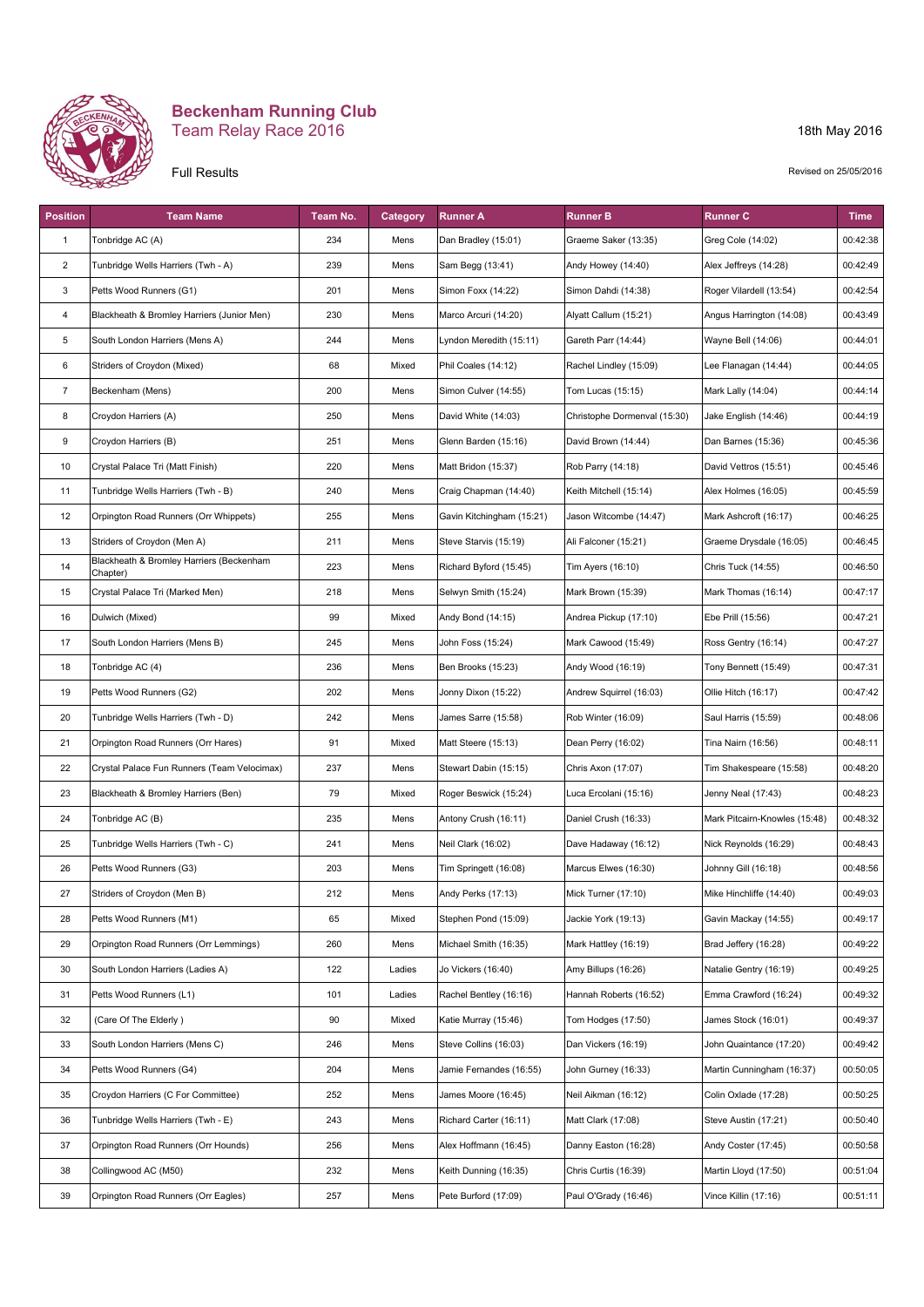| 40 | Blackheath & Bromley Harriers (Beb)                       | 118 | Ladies | Sarah Belaon (17:02)          | Sara Elmqvist (18:14)          | Carole Penlington (16:01)   | 00:51:17 |
|----|-----------------------------------------------------------|-----|--------|-------------------------------|--------------------------------|-----------------------------|----------|
| 41 | Orpington Road Runners (Orr Wallabies)                    | 258 | Mens   | Giles Wolfe (16:58)           | Mick Brockwell (17:07)         | Alan Pope (17:47)           | 00:51:52 |
| 42 | Dulwich (Mixed)                                           | 233 | Mixed  | Kevin Chadwick (15:08)        | Mike Mann (18:07)              | Laura Vincent (18:44)       | 00:51:59 |
| 43 | Blackheath & Bromley Harriers (Mat)                       | 82  | Mixed  | Andy Lawes (17:15)            | Tracey Ashenden (19:17)        | Marc Knowles (15:49)        | 00:52:21 |
| 44 | Collingwood AC (M Snr)                                    | 231 | Mens   | Tom Curtis (19:34)            | Glen Smith (16:28)             | Richard Fox (16:25)         | 00:52:27 |
| 45 | Tunbridge Wells Harriers (Twh - Mixed A)                  | 70  | Mixed  | Steve Bright (16:52)          | Hayley Larkin (18:32)          | George Harris (17:10)       | 00:52:34 |
| 46 | Tunbridge Wells Harriers (Twh - Ladies)                   | 111 | Ladies | Harriette Woolley (17:32)     | Kim Deeney (18:00)             | Cathy Gill (17:11)          | 00:52:43 |
| 47 | Petts Wood Runners (L2)                                   | 102 | Ladies | Jenny Leng (17:10)            | Kate Suckling (18:23)          | Geraldine Schaer (17:25)    | 00:52:58 |
| 48 | Tunbridge Wells Harriers (Twh - Mixed C)                  | 72  | Mixed  | Suzannah Kinsella (19:33)     | Lloyd Collier (14:55)          | Mark Taylor (19:08)         | 00:53:36 |
| 49 | Beckenham (Mixed)                                         | 97  | Mixed  | David Olver (16:56)           | Anke Bronius (19:24)           | Austin Platt (17:24)        | 00:53:44 |
| 50 | Blackheath & Bromley Harriers (Ps)                        | 83  | Mixed  | Adrian Stocks (16:37)         | Angela Powell (20:18)          | Brian Donnelly (17:03)      | 00:53:58 |
| 51 | Tonbridge AC (Ladies)                                     | 117 | Ladies | Lucy Pitcairn-Knowles (17:35) | Sally Musson (17:48)           | Helen Cohen (18:39)         | 00:54:02 |
| 52 | Tonbridge AC (C)                                          | 89  | Mixed  | lan Crawley (17:06)           | Polly Pitcairn-Knowles (19:05) | Steve Brooks (17:52)        | 00:54:03 |
| 53 | Petts Wood Runners (G5)                                   | 205 | Mens   | Mark Burgess (19:15)          | Ralph Ambrose (18:01)          | Andrew Breeze (16:48)       | 00:54:04 |
| 54 | (Your Pace Or Mine)                                       | 94  | Mixed  | Charlie Telford (21:00)       | Zack Tarrant Taylor (16:45)    | Dom Briggs (16:40)          | 00:54:25 |
| 55 | Crystal Palace Tri (Wood for the Tree)                    | 221 | Mens   | Peter Wood (17:19)            | Steven Harris (20:11)          | David Crockwell (17:09)     | 00:54:39 |
| 56 | Petts Wood Runners (G6)                                   | 206 | Mens   | Paul Kelly (18:49)            | Murat Askin (18:44)            | David Groom (17:16)         | 00:54:49 |
| 57 | Crystal Palace Fun Runners (Prosecco Powered<br>Penguins) | 73  | Mixed  | David Bostock (17:57)         | Julia Anderson (19:20)         | Lin Skinner (17:40)         | 00:54:57 |
| 58 | Striders of Croydon (Men G)                               | 217 | Mens   | Karim Akhtar (20:33)          | Steve Harris (16:49)           | Chris Morton (17:46)        | 00:55:08 |
| 59 | Blackheath & Bromley Harriers (Map)                       | 226 | Mens   | Robert Minting (17:19)        | Luigi Arcuri (19:50)           | Chris Pike (18:05)          | 00:55:14 |
| 60 | Blackheath & Bromley Harriers (Gbr)                       | 227 | Mens   | Graham Hollingdale (15:53)    | Neil Roberts (21:06)           | Barry Wetherilt (18:19)     | 00:55:18 |
| 61 | SLGR (SLGR #3)                                            | 262 | Mens   | Andrew Cornford (20:42)       | Dylan Beaver (15:43)           | Phil Batchelor (18:54)      | 00:55:19 |
| 62 | Blackheath & Bromley Harriers (Wat)                       | 229 | Mens   | Alex Tobin (17:29)            | Ozzie Adams (19:38)            | Nigel Wood (18:13)          | 00:55:20 |
| 63 | Blackheath & Bromley Harriers (Pack)                      | 225 | Mens   | Steve Pairman (16:43)         | Mark Compton (20:18)           | Paul Kerekgyart (18:23)     | 00:55:24 |
| 64 | Blackheath & Bromley Harriers (Dadam)                     | 228 | Mens   | Mike Simms (17:29)            | Dave Leal (19:18)              | David Carton (18:40)        | 00:55:27 |
| 65 | Striders of Croydon (Men H)                               | 209 | Mens   | Julian Spencer-Wood (17:23)   | Barry Finch (19:48)            | Peter Johnson (18:33)       | 00:55:44 |
| 66 | Blackheath & Bromley Harriers (Haa)                       | 224 | Mens   | Clayton Aves (15:49)          | Andy Kingsmell (21:58)         | Nigel Haffenden (18:03)     | 00:55:50 |
| 67 | Blackheath & Bromley Harriers (Zep)                       | 80  | Mixed  | Paul Sharpe (15:30)           | Zoe Kingsmell (22:46)          | Steve Evenden (17:44)       | 00:56:00 |
| 68 | Striders of Croydon (Men C)                               | 213 | Mens   | Peter Johnson (17:22)         | Tom Littlewood (21:14)         | Peter Laurence (17:37)      | 00:56:13 |
| 69 | South London Harriers (Mens D)                            | 247 | Mens   | Matt Saunders (18:31)         | Mike Chapell (19:49)           | Bill Arnold (17:56)         | 00:56:16 |
| 70 | Petts Wood Runners (G8)                                   | 208 | Mens   | Stephen Robson (17:10)        | John O'Toole (22:19)           | Cliff Barnett (16:50)       | 00:56:19 |
| 71 | Petts Wood Runners (G7)                                   | 207 | Mens   | Darren Stevens (18:21)        | Steve White (19:04)            | Andy Stubbs (18:57)         | 00:56:22 |
| 72 | Striders of Croydon (Men F)                               | 216 | Mens   | Paul Cripps (17:20)           | Bernard Nelligan (19:41)       | Alf Marcovecchio (19:27)    | 00:56:28 |
| 73 | Striders of Croydon (Men 50)                              | 210 | Mens   | Chris Morton (17:41)          | Terence Buxton (20:26)         | Steve Smith (18:23)         | 00:56:30 |
| 74 | Tunbridge Wells Harriers (Twh - Mixed B)                  | 71  | Mixed  | Michael Russell (17:37)       | Lesley Mercer (20:11)          | Andy Page (18:50)           | 00:56:38 |
| 75 | South London Harriers (Mens F)                            | 249 | Mens   | Tim Cooke (20:05)             | Steve Rigby (19:43)            | Barry Attwell (17:02)       | 00:56:50 |
| 76 | Croydon Harriers (D)                                      | 254 | Mens   | Rush Yadave (19:38)           | Robert Rye (19:33)             | Andy Denelo (17:44)         | 00:56:55 |
| 77 | Blackheath & Bromley Harriers (Ribb)                      | 81  | Mixed  | David Beadle (16:15)          | Jannet Ricketts (22:59)        | Rob Brown (18:06)           | 00:57:20 |
| 78 | Orpington Road Runners (Orr Springboks)                   | 259 | Mens   | Derek Laws (17:38)            | Stephen Henning (18:06)        | Kevin Abel (22:09)          | 00:57:53 |
| 79 | Striders of Croydon (Women A)                             | 107 | Ladies | Steph Upton (18:40)           | Becky Laurence (19:36)         | Charlotte Letchford (19:44) | 00:58:00 |
| 80 | Striders of Croydon (Mixed B)                             | 215 | Mixed  | Alastair Smith (17:26)        | John O'Dowd (21:58)            | Katie Chadd (18:57)         | 00:58:21 |
| 81 | Striders of Croydon (Men D)                               | 214 | Mens   | Darren Woods (16:54)          | Neil McDonough (23:18)         | James Burree (18:32)        | 00:58:44 |
| 82 | Crystal Palace Tri (Leap of Faith)                        | 69  | Mixed  | Kevin Freeman (18:16)         | Karen O'Sullivan (23:20)       | Lisa Buchanan (17:20)       | 00:58:56 |
| 83 | Crystal Palace Tri (Morris of Dean)                       | 219 | Mens   | Brian Morris (18:47)          | Dean Thurlow (20:23)           | Noel Murphy (20:05)         | 00:59:15 |